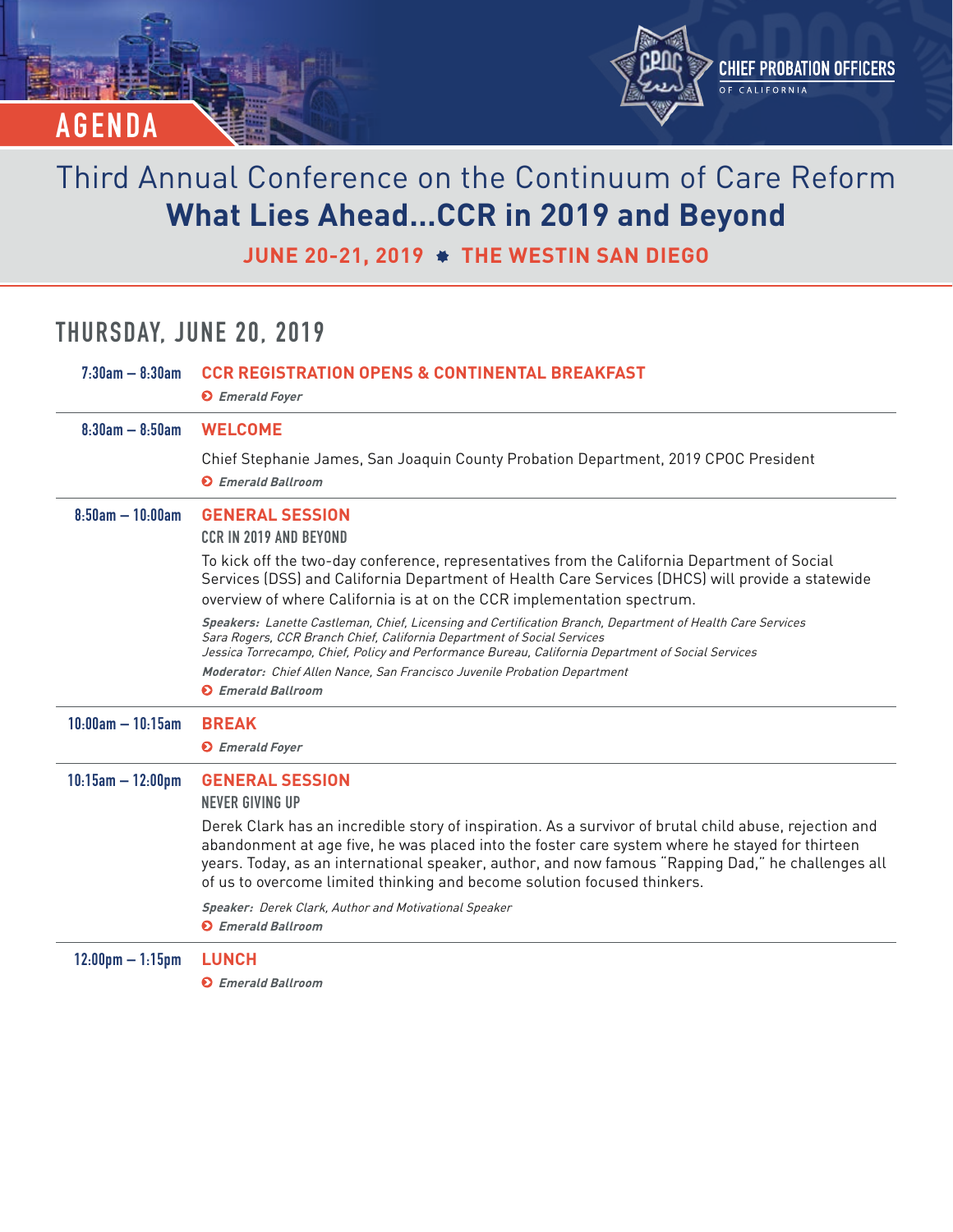

**JUNE 20-21, 2019 THE WESTIN SAN DIEGO**

### **THURSDAY, JUNE 20, 2019 CONTINUED**

### **1:15pm – 2:30pm CONCURRENT SESSIONS**

**REDUCING RACIAL AND ETHNIC DISPARITIES OF YOUTH IN FOSTER CARE**

This session will focus on Alameda County Probation's efforts to reduce racial and ethnic disparities of youth in out-of-home placements. Alameda County Probation and Dr. Danielle Soto from Impact Justice will share research findings highlighting the department's successful reduction of youth of color being ordered into placement. They will also highlight historical efforts and discuss next steps to further advance eliminating these disparities.

**Speakers:** Esa Ehmen-Krause, Assistant Chief Probation Officer, Alameda County Probation Department Brian Ford, Deputy Chief Probation Officer, Juvenile Field Services, Alameda County Probation Department Dr. Danielle Soto, Associate Director and Senior Researcher, Impact Justice

**Moderator:** Stephanie Anderson, Probation Foster Care Specialist, Chief Probation Officers of California  **Crystal Ballroom**

**YOUTH-SERVING AGENCIES PARTNERING ACROSS SYSTEMS FOR BETTER OUTCOMES** 諅

In this session you will hear the challenges and benefits of working across agencies, and the success that's possible when probation and child welfare work together for the benefit of youth and families. Inyo County and Tulare County probation and child welfare representatives will share their experiences and strategies around four key areas of practice: Interagency Placement Committee (IPC), Probation AB 12 Youth, 241.1 staffings, and CFTs.

**Speakers:** Samantha Rottner, First/WRAP Program Supervisor, Family Intensive Response Strengthening Team, Inyo County Department of Health and Human Services Courtney Sallam, Program Manager for Emergency Response, Tulare County Child Welfare Services Mike Santos, Supervising Probation Officer, Juvenile Placement Unit, Tulare County Probation Department Jeffrey L. Thomson, Chief Probation Officer, Inyo County Probation Department

**Moderator:** Marilyn Mann, Health and Human Services Director, Inyo County Department of Health and Human Services  **Diamond Room**

**TAKING WRAPAROUND SERVICES TO THE NEXT LEVEL BY UTILIZING COLLABORATION**

Many counties have recognized the value of Wraparound services to prevent the need for removal. Santa Clara County has taken this to the next level by intensifying their collaboration across county agencies and with local providers. As a result, their placement rates are declining. Come learn more about how they did this and what they're discovering.

**Speakers:** Morena Cruz, Senior Management Analyst, Santa Clara County Probation Department Cynde Elkins, Placement Supervisor, Santa Clara County Department of Family & Children's Services Shemar Pierce, Deputy Probation Officer III, Santa Clara County Probation Department Marc Utsey, Supervising Probation Officer, Santa Clara County Probation Department **Moderator:** Jill Ugalde, Probation Division Manager, Well-Being (Title IV-E) Services, Santa Clara County Probation Department

 **Topaz Room**

 **Emerald Foyer**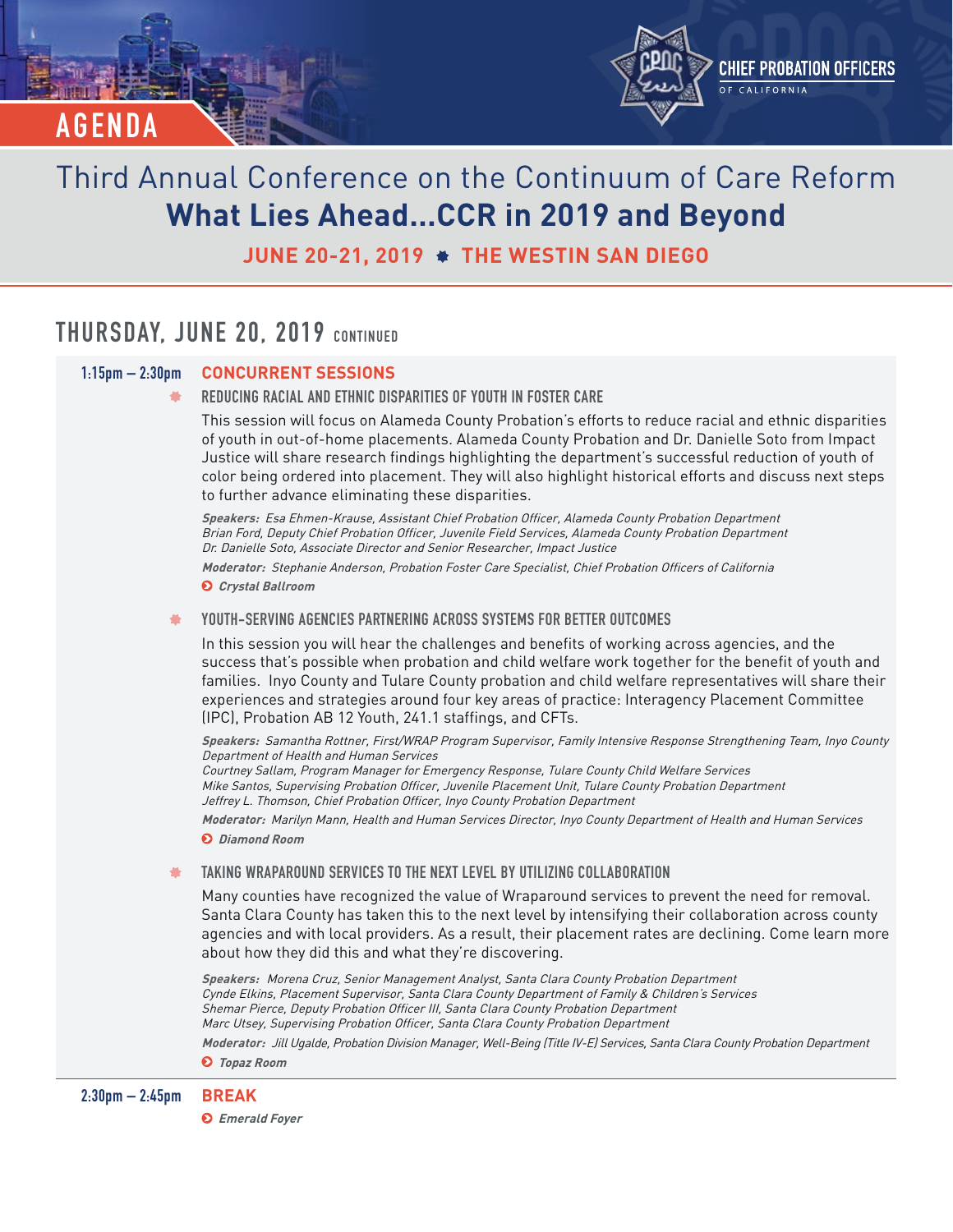

**JUNE 20-21, 2019 THE WESTIN SAN DIEGO**

### **THURSDAY, JUNE 20, 2019 CONTINUED**

### **2:45pm – 4:00pm CONCURRENT SESSIONS**

**PROMISING STRATEGIES TO RECRUIT RESOURCE FAMILIES**

Having difficulty recruiting resource families to establish a nurturing home for youth? This session will include key objectives to attract resource families and establish permanent connections along with providing insight and solutions to building community capacity. In this presentation, you will learn practices to overcome challenges and improve outcomes.

**Speakers:** Mark Daley, President, Daley Solutions, Inc. Paul Vinetz, Bureau Chief, Placement Services Bureau, Los Angeles County Probation Department **Moderator:** Stephanie Anderson, Probation Foster Care Specialist, Chief Probation Officers of California  **Diamond Room**

#### **MAXIMIZING CHILD AND FAMILY TEAMS TO STRENGTHEN FAMILIES AND HELP YOUTH ACHIEVE THEIR GOALS**

Child and Family Teams (CFTs) are the foundation of the CCR and all decisions emanate based on the needs, goals and desires of the youth and their family. Come learn how other departments are using CFTs to improve outcomes and elevate the youth voice. Come prepared to share your experiences.

**Speakers:** Derek Hom, Supervising Probation Officer, Community Support Services Unit, San Francisco Juvenile Probation Department

Martha Martinez, Deputy Probation Officer, Placement Unit , San Francisco Juvenile Probation Department Therese Turcios, Re-Entry Social Worker, Placement Unit, San Francisco Juvenile Probation Department **Moderator:** Chris Van Orden, Deputy Probation Officer, Napa County Probation Department

 **Crystal Ballroom**

#### **ACHIEVING BETTER OUTCOMES FOR FOSTER YOUTH VIA THE GEORGETOWN CROSSOVER YOUTH PRACTICE MODEL**

San Diego County began using the Crossover Youth Practice Model created by the Center for Juvenile Justice Reform at Georgetown University in 2012. Juvenile probation and child welfare experts will describe the model, explain how it has been implemented in San Diego, present data on the improved outcomes they have experienced, and discuss how it supports the goals of CCR.

**Speakers:** Stacy Black, Supervising Probation Officer of the Dual Unit, Placement Division, San Diego County Probation Department

Jillian Rose, Protective Services Supervisor, County of San Diego Child Welfare Services **Moderator:** Chief Brian Richart, El Dorado County Probation Department

 **Topaz Room**

#### **4:00pm – 5:00pm GENERAL SESSION**

#### **FAMILIES FIRST PREVENTION SERVICES ACT UPDATE (FFPSA)**

This general session won't answer everything you want to know about FFPSA; however, the California Department of Social Services will provide an overview of where California is at in preparing for implementation of Part IV of the FFPSA specific to foster care placements.

**Speaker:** Jessica Torrecampo, Chief, Policy and Performance Bureau, California Department of Social Services

**Moderator:** Rosemary L. McCool, Deputy Director, Chief Probation Officers of California

 **Emerald Ballroom**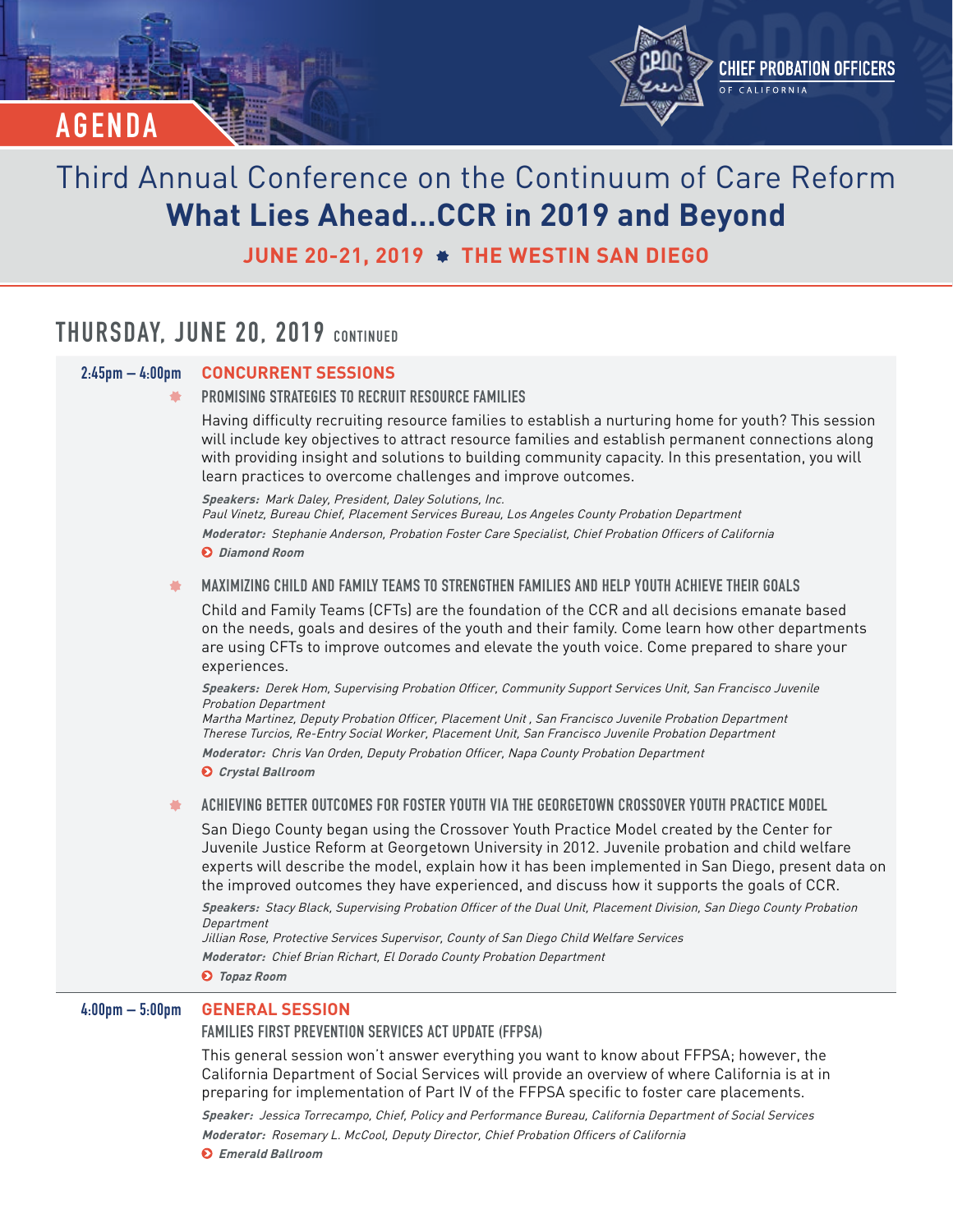

**JUNE 20-21, 2019 THE WESTIN SAN DIEGO**

### **THURSDAY, JUNE 20, 2019 CONTINUED**

**5:00pm END OF DAY WRAP-UP Emerald Ballroom 5:30pm – 7:00pm RECEPTION Pool Deck**

## **FRIDAY, JUNE 21, 2019**

| $7:00am - 8:15am$    | <b>CCR REGISTRATION OPENS &amp; CONTINENTAL BREAKFAST</b><br><b>O</b> Emerald Foyer                                                                                                                                                                                                                                                                                                                                                                                                                                                                                                                                                                                                                                                                                                                                                                            |
|----------------------|----------------------------------------------------------------------------------------------------------------------------------------------------------------------------------------------------------------------------------------------------------------------------------------------------------------------------------------------------------------------------------------------------------------------------------------------------------------------------------------------------------------------------------------------------------------------------------------------------------------------------------------------------------------------------------------------------------------------------------------------------------------------------------------------------------------------------------------------------------------|
| $7:30$ am $-3:00$ pm | <b>STRTP &amp; FFA PROVIDER FORUM OPENS</b><br>Come check out the Provider Forum and learn more about the various Short-Term Residential<br>Therapeutic Program (STRTP) and Foster Family Agency (FFA) providers that may be available in<br>your area!                                                                                                                                                                                                                                                                                                                                                                                                                                                                                                                                                                                                        |
|                      | O Opal Room                                                                                                                                                                                                                                                                                                                                                                                                                                                                                                                                                                                                                                                                                                                                                                                                                                                    |
| $8:15am - 8:30am$    | <b>WELCOME</b>                                                                                                                                                                                                                                                                                                                                                                                                                                                                                                                                                                                                                                                                                                                                                                                                                                                 |
|                      | Chief Allen Nance, San Francisco Juvenile Probation Department and Chair, CPOC Juvenile Services<br>Committee<br><b>O</b> Emerald Ballroom                                                                                                                                                                                                                                                                                                                                                                                                                                                                                                                                                                                                                                                                                                                     |
| $8:30am - 9:50am$    | <b>GENERAL SESSION</b>                                                                                                                                                                                                                                                                                                                                                                                                                                                                                                                                                                                                                                                                                                                                                                                                                                         |
|                      | <b>HEARING, HOPE, &amp; HEALINGTHE KEVIN BERTHIA STORY</b>                                                                                                                                                                                                                                                                                                                                                                                                                                                                                                                                                                                                                                                                                                                                                                                                     |
|                      | Kevin Berthia is a suicide survivor and prevention advocate. Kevin was born with a genetic major<br>depression disorder, which he inherited from his biological mother. In 2005, at the age of 22, Kevin<br>attempted to take his own life by jumping from the Golden Gate Bridge. It wasn't until 8 years after<br>his attempt that Kevin was reunited with the officer who talked him back to safety. Since then,<br>Kevin's story of HOPE has touched a diverse group of audiences all around the world. Kevin has had<br>the opportunity to share his story with several magazine outlets along with local and national news<br>stations. Kevin's story was also featured on the Steve Harvey Show. The photo of him standing on the<br>cord was front page of the San Francisco Chronicle and placed on the 75 most iconic photos of the<br>21st Century. |
|                      | Kevin believes that having attempted suicide plays a major role in the prevention of additional<br>suicides. No one knows more about the darkness that surrounds suicide than those who have<br>walked in its shadow.                                                                                                                                                                                                                                                                                                                                                                                                                                                                                                                                                                                                                                          |
|                      | Speaker: Kevin Berthia, Motivational Speaker and Suicide Prevention Advocate<br><b>O</b> Emerald Ballroom                                                                                                                                                                                                                                                                                                                                                                                                                                                                                                                                                                                                                                                                                                                                                      |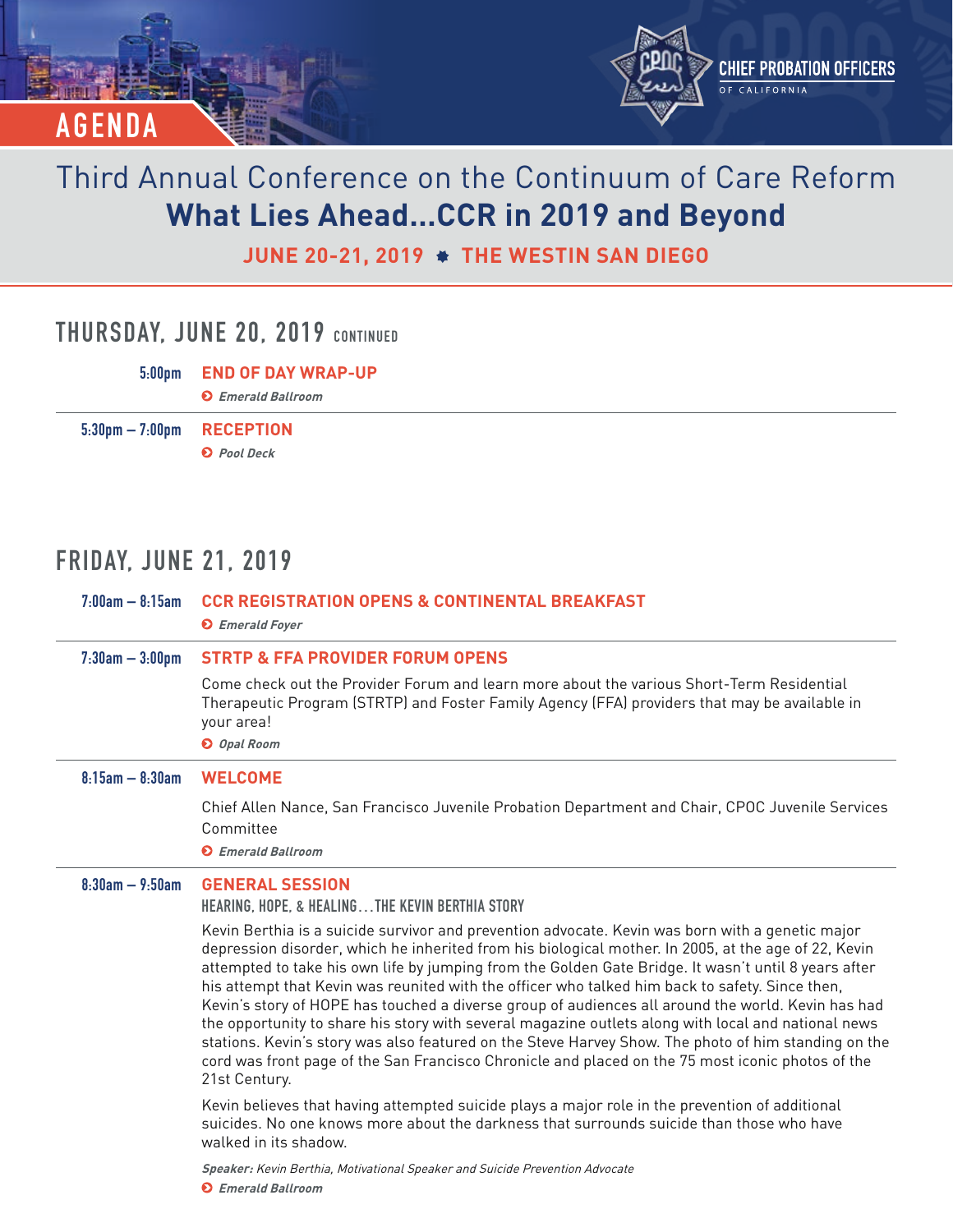

**JUNE 20-21, 2019 THE WESTIN SAN DIEGO**

## **FRIDAY, JUNE 21, 2019 CONTINUED**

| $9:50$ am $-10:00$ am   | <b>BREAK</b>                                                                                                                                                                                                                                                                                                                                                                                                                                                                          |
|-------------------------|---------------------------------------------------------------------------------------------------------------------------------------------------------------------------------------------------------------------------------------------------------------------------------------------------------------------------------------------------------------------------------------------------------------------------------------------------------------------------------------|
|                         | <b>O</b> Emerald Foyer                                                                                                                                                                                                                                                                                                                                                                                                                                                                |
| $10:00$ am $- 10:45$ am | <b>GENERAL SESSION</b><br>INCREASING AWARENESS OF THE YOUTH AND FAMILY EXPERIENCE                                                                                                                                                                                                                                                                                                                                                                                                     |
|                         | The core of our work is the youth and families we serve - putting the right supports and services in<br>place to help them achieve their full potential. What do they think about the work we are doing? How<br>do they define success? We will spend part of our morning hearing their important and insightful<br>perspective.                                                                                                                                                      |
|                         | Speakers: Alexia N., Youth<br>Anthony S., Grandparent<br>Andrew S., Youth<br>Blanca T., Youth                                                                                                                                                                                                                                                                                                                                                                                         |
|                         | Moderator: Kim Suderman, Retired San Joaquin County Behavioral Health Director and Consultant, California Behavioral<br><b>Health Directors Association</b>                                                                                                                                                                                                                                                                                                                           |
|                         | <b>O</b> Emerald Ballroom                                                                                                                                                                                                                                                                                                                                                                                                                                                             |
| $10:45$ am $-11:00$ am  | <b>BREAK</b>                                                                                                                                                                                                                                                                                                                                                                                                                                                                          |
|                         | <b>O</b> Emerald Foyer                                                                                                                                                                                                                                                                                                                                                                                                                                                                |
| $11:00am - 12:15pm$     | <b>CONCURRENT SESSIONS</b>                                                                                                                                                                                                                                                                                                                                                                                                                                                            |
|                         | ACHIEVING PERMANENCY FOR FOSTER YOUTH WHO CANNOT RETURN HOME                                                                                                                                                                                                                                                                                                                                                                                                                          |
|                         | Permanency consists of many interconnected parts. Add probation to the mix and it gets more<br>complex. Permanency can mean many different things in the probation world, especially when<br>parents remain involved but a youth cannot return home. Come listen to a couple of county probation<br>departments share their recent challenges and successes in this area. Also, in this session you will<br>be able to take home some strategies to add to your "permanency" toolbox. |
|                         | Speakers: Jeff Levasseur, Deputy Probation Officer, Placement Division, Sacramento County Probation Department<br>Margot C. Quick, Senior Deputy Probation Officer, Placement Division, Sacramento County Probation Department<br>Rachel Stahl, Senior Probation Officer, Juvenile Unit, Tuolumne County Probation Department<br>Gail Johnson Vaughan, Psy.D, Permanency Consultant                                                                                                   |
|                         | Moderators: Theresa Thurmond, MSW, Manager, Continuum of Care Reform Branch, California Department of Social Services<br><b>O</b> Topaz Room                                                                                                                                                                                                                                                                                                                                          |
|                         |                                                                                                                                                                                                                                                                                                                                                                                                                                                                                       |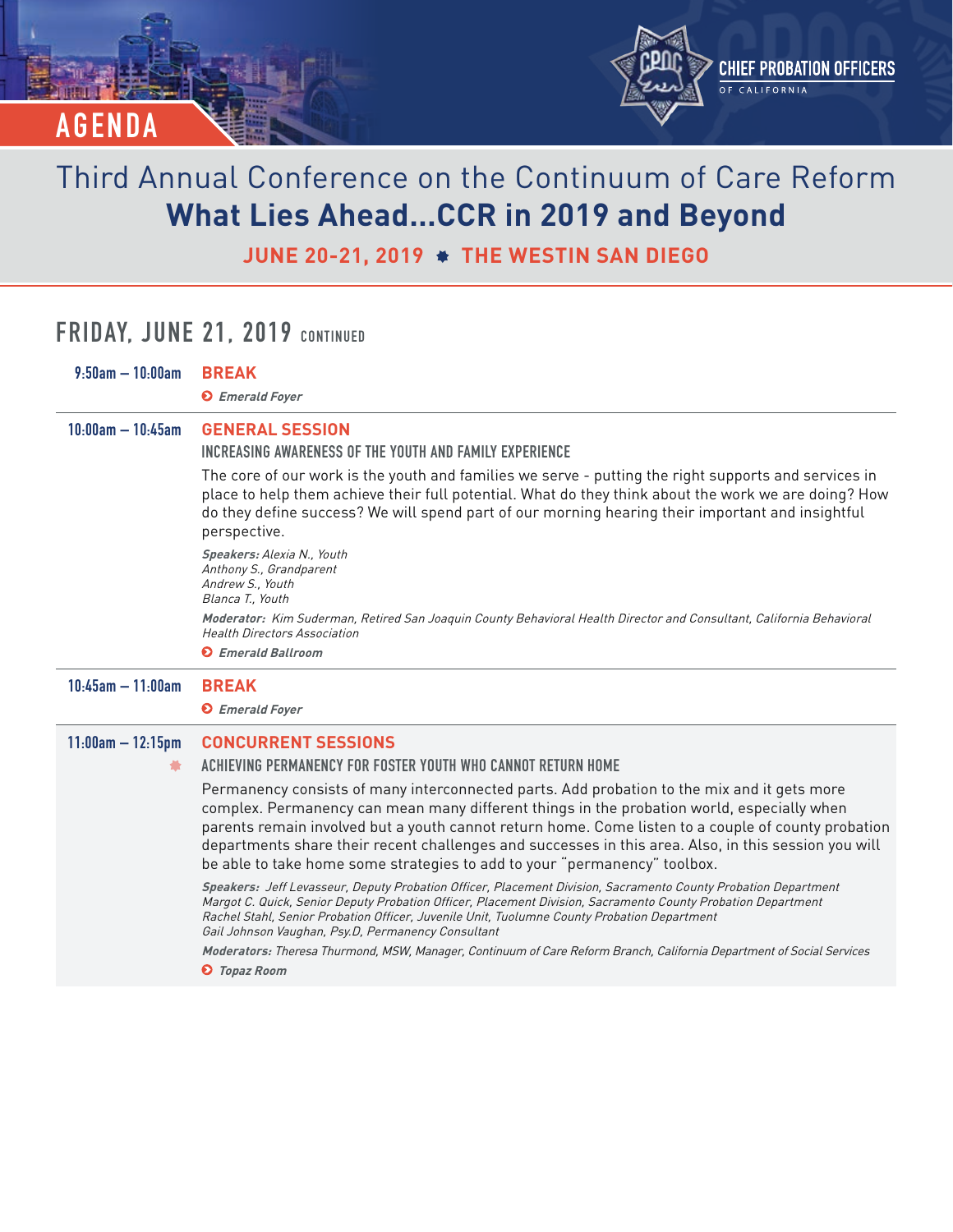

**JUNE 20-21, 2019 THE WESTIN SAN DIEGO**

## **FRIDAY, JUNE 21, 2019 CONTINUED**

| 飬                                  | RESOURCE FAMILY APPROVAL FROM THE VIEWPOINT OF THE YOUTH AND THEIR RELATIVES                                                                                                                                                                                                                                                                                                                                                                                                                                                                                                                                                                                                                                                                                                                                             |
|------------------------------------|--------------------------------------------------------------------------------------------------------------------------------------------------------------------------------------------------------------------------------------------------------------------------------------------------------------------------------------------------------------------------------------------------------------------------------------------------------------------------------------------------------------------------------------------------------------------------------------------------------------------------------------------------------------------------------------------------------------------------------------------------------------------------------------------------------------------------|
|                                    | Wonder if you are offering the right supports to youth and their resource families? During this<br>session you will hear from youth and families from San Diego about their Resource Family Approval<br>(RFA) experience and hear an example of how Siskiyou County Probation successfully secured<br>Emergency Caregiver Assistance funding for a resource parent.                                                                                                                                                                                                                                                                                                                                                                                                                                                      |
|                                    | Speakers: Gloria and Matson H., Resource Parents<br>Delona King, Supervising Probation Officer, Family Engagement Unit, San Diego County Probation Department<br>Sharon M., Resource Parent<br>Kendra Morris, Deputy Probation Officer, Family Engagement Unit, San Diego County Probation Department<br>James Roach, Deputy Chief Probation Officer, Siskiyou County Probation Department                                                                                                                                                                                                                                                                                                                                                                                                                               |
|                                    | Moderator: Delona King, Supervising Probation Officer, Family Engagement Unit, San Diego Probation Department<br><b>O</b> Diamond Room                                                                                                                                                                                                                                                                                                                                                                                                                                                                                                                                                                                                                                                                                   |
| 飬                                  | <u> MEETING THE HIGHEST NEEDS — ROUNDTABLE DISCUSSION WITH PROVIDERS ABOUT CAPACITY AND INTENSIVE SERVICE</u><br><b>NEEDS OF YOUTH BEING REFERRED TO STRTPS</b>                                                                                                                                                                                                                                                                                                                                                                                                                                                                                                                                                                                                                                                          |
|                                    | Are you still experiencing challenges in finding placements for foster youth? Wasn't CCR supposed<br>to fix this? What is the point of a STRTP if they won't accept some of the highest need youth? If<br>you find yourself struggling with these questions, join us for a roundtable discussion with three<br>providers who have served probation foster youth for decades.                                                                                                                                                                                                                                                                                                                                                                                                                                             |
|                                    | Speakers: Kelley Butler, LCSW, Mental Health Director, Rancho San Antonio Boys Home, Inc.<br>Joyce Capelle, Chief Executive Officer, Crittenton Services of Children & Families<br>Lance Parks, LCSW, Associate Director, Boys Republic<br>Moderator: Elizabeth Siggins, Consultant, Chief Probation Officers of California<br><b>O</b> Crystal Ballroom                                                                                                                                                                                                                                                                                                                                                                                                                                                                 |
|                                    |                                                                                                                                                                                                                                                                                                                                                                                                                                                                                                                                                                                                                                                                                                                                                                                                                          |
| $12:15 \text{pm} - 1:15 \text{pm}$ | <b>LUNCH</b>                                                                                                                                                                                                                                                                                                                                                                                                                                                                                                                                                                                                                                                                                                                                                                                                             |
|                                    | The Provider Forum will remain open at lunch.<br><b>O</b> Emerald Ballroom                                                                                                                                                                                                                                                                                                                                                                                                                                                                                                                                                                                                                                                                                                                                               |
| $1:15$ pm $- 2:45$ pm<br>鮝         | <b>CONCURRENT SESSIONS</b><br>STRENGTHENING FAMILIES AND PREVENTING PLACEMENT BY OFFERING INTENSIVE HOME-BASED SERVICES<br>Need some inspiration at the end of a full conference? These amazing speakers will share what CCR<br>looks like when it works well. Despite seemingly insurmountable challenges, Los Angeles County<br>has been working for years to put a variety of home-based services in place and this session will<br>convince you that it has been worth it.<br>Speakers: Lizet Barboza, Deputy Probation Officer, Child Trafficking Unit, Los Angeles County Probation<br>Alexia N., Youth<br>Emma S., Parent<br>Todd Sosna, PhD, Chief Program Officer, Children's Institute<br>Moderator: Paul Vinetz, Bureau Chief, Placement Services Bureau, Los Angeles County Probation<br><b>O</b> Topaz Room |